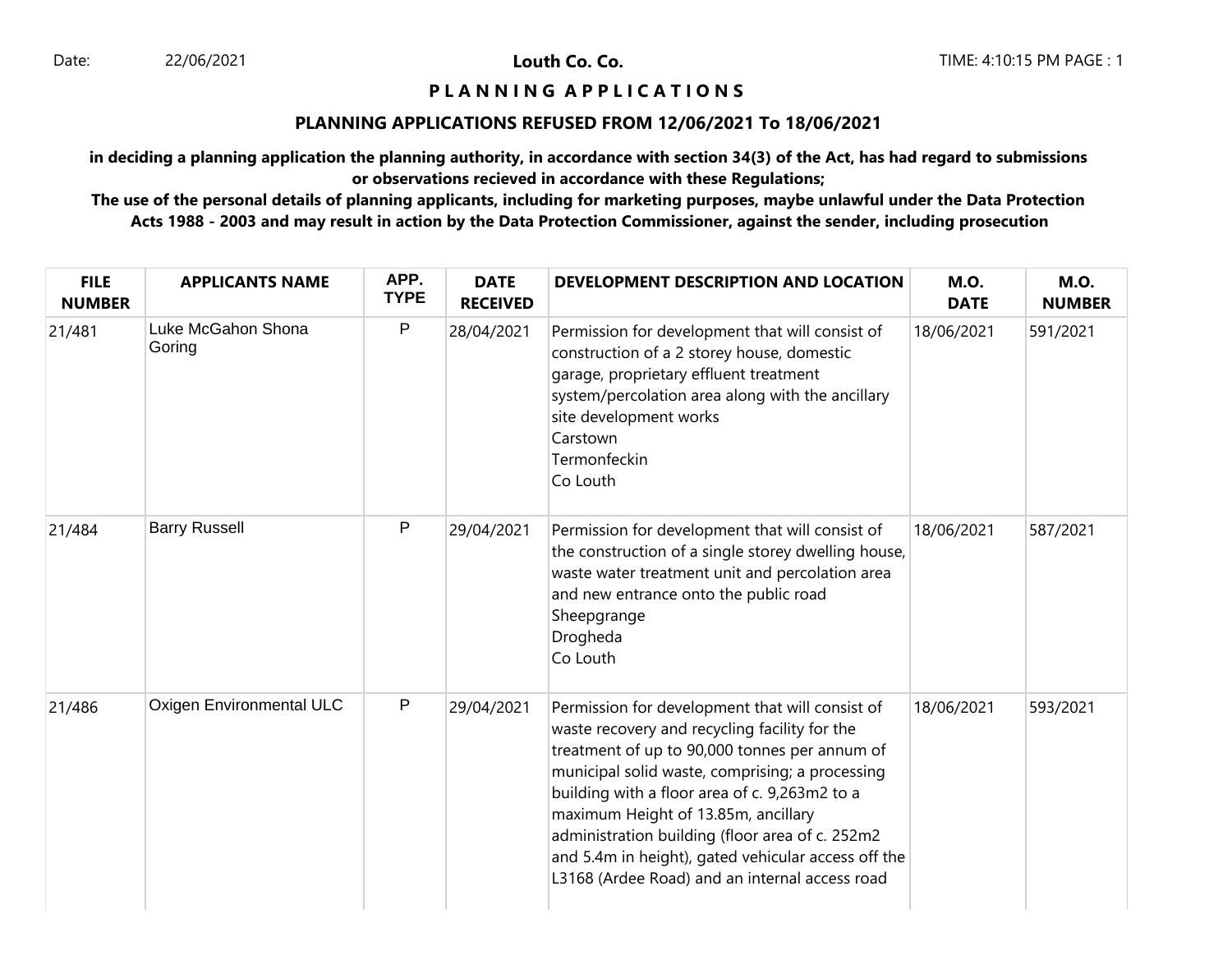Louth Co. Co.

# **P L A N N I N G A P P L I C A T I O N S**

### **PLANNING APPLICATIONS REFUSED FROM 12/06/2021 To 18/06/2021**

**in deciding a planning application the planning authority, in accordance with section 34(3) of the Act, has had regard to submissions or observations recieved in accordance with these Regulations;**

**The use of the personal details of planning applicants, including for marketing purposes, maybe unlawful under the Data Protection Acts 1988 - 2003 and may result in action by the Data Protection Commissioner, against the sender, including prosecution**

|        |                         |   |            | with two weighbridges, ESB substation (c 42m2)<br>fuel storage, two 40m3 underground tanks,<br>underground drainage including c. 385m3<br>underground tank, 33 no. car parking spaces, 10<br>no bicycle parking spaces, and photovoltaic<br>panels on the roof of processing building. The<br>development also includes security cameras,<br>lighting, boundary treatment to include 2m high<br>boundary fence and 1-1.5m mounding on<br>southern boundary and all associated<br>landscaping, plant, site and construction works on<br>an overall site of c.2.6ha. An Environmental<br>Impact Assessment Report and Natura Impact<br>Statement have been prepared in respect of the<br>propose development. The proposed<br>development will require an Industrial Emissions<br>Licence from the Environment Protection Agency<br>in order to operate<br>Ardee Road<br>Carnabreagh<br>Dundalk Co Louth |            |          |
|--------|-------------------------|---|------------|--------------------------------------------------------------------------------------------------------------------------------------------------------------------------------------------------------------------------------------------------------------------------------------------------------------------------------------------------------------------------------------------------------------------------------------------------------------------------------------------------------------------------------------------------------------------------------------------------------------------------------------------------------------------------------------------------------------------------------------------------------------------------------------------------------------------------------------------------------------------------------------------------------|------------|----------|
| 21/499 | <b>Conor McGuinness</b> | P | 30/04/2021 | Permission for a dwelling house, waste water<br>treatment system and associated site<br>development works<br>Rooskey<br>Carlingford<br>Co Louth                                                                                                                                                                                                                                                                                                                                                                                                                                                                                                                                                                                                                                                                                                                                                        | 18/06/2021 | 588/2021 |